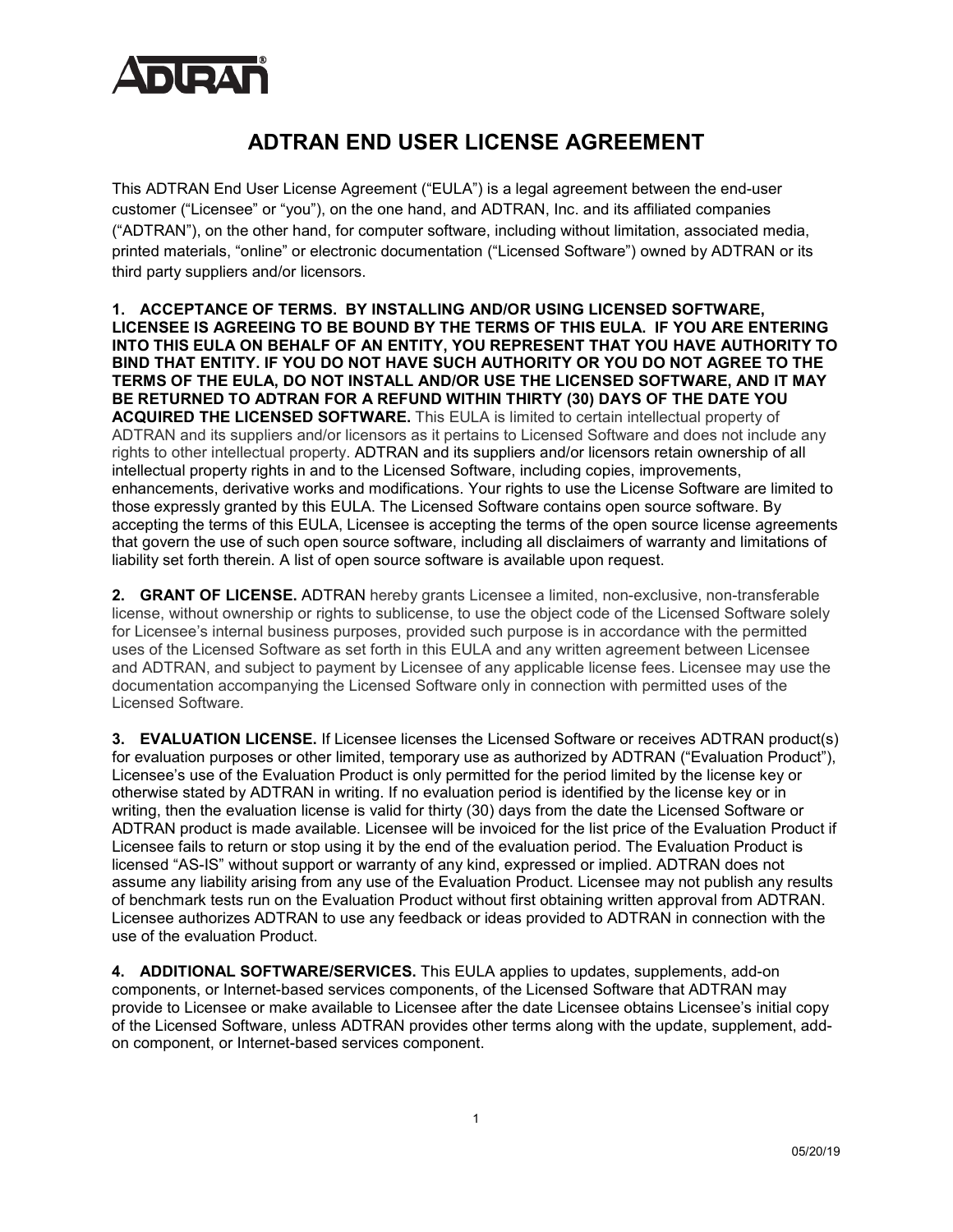

**5. SUPPORT**. ADTRAN will not provide support services for the Licensed Software under this EULA. Support services may be offered separately.

**6. UPGRADES.** To use Licensed Software identified as an upgrade, Licensee must first be licensed for the Licensed Software identified by ADTRAN as eligible for the upgrade. This EULA does not give Licensee any rights to any updates or upgrades to the Licensed Software or to any extensions or enhancements to the Licensed Software developed by ADTRAN, its suppliers and/or licensors at any time in the future. Notwithstanding the foregoing, ADTRAN and its suppliers and/or licensors may make available updates or upgrades, including updates to address any service errors, patches or fixes as well as new upgrades that ADTRAN, its suppliers and/or licensors elect to provide in their sole respective discretion. To the extent provided, Licensee's right to access and use the Licensed Software includes any such updates or upgrades.

**7. LIMITATIONS.** Licensee covenants and agrees that it will not and will not allow a third party to, whether in whole or part:

- a. work around any technical limitations in the Licensed Software;
- b. make use of the Licensed Software in a manner not permitted or specified in the this EULA, any agreement between Licensee and ADTRAN, or in any documentation delivered in connection with the Licensed Software;
- c. sell, rent, lease, sublease, license, sublicense, lend, time-share, transfer, assign or provide the use of, or access to, the Licensed Software or any portion thereof, to unlicensed persons;
- d. reverse engineer, decompile, decrypt, disassemble or otherwise attempt to derive the source code for the Licensed Software;
- e. publish, copy or make the functionality of the Licensed Software available to third parties, whether as an application service provider, or on a rental, service bureau, cloud service, hosted service, or other similar basis unless expressly authorized by ADTRAN in writing; or
- f. except as specified in this EULA, modify, adapt or create any derivative works of or utilizing the Licensed Software or any portion thereof.

**8. CONFIDENTIALITY.** The Licensed Software and accompanying documentation contain trade secrets of ADTRAN, its suppliers and/or licensors. Such trade secrets include, without limitation, the design, structure and logic of individual software programs, their interactions with other portions of the Licensed Software, internal and external interfaces, and the programming techniques employed. The Licensed Software and all technical and commercial information related to the Licensed Software that a reasonable person would recognize as being confidential are all confidential information of ADTRAN, its suppliers and/or licensors ("Confidential Information"). Licensee agrees to hold the Licensed Software and Confidential Information in strict confidence and to use reasonable efforts to protect each from unauthorized disclosure.

**9. LIMITED WARRANTY.** ADTRAN warrants that the Licensed Software will substantially conform to the applicable documentation for ninety (90) days following the date the Licensed Software is made available to Licensee for Licensee's use. This warranty does not apply if the Licensed Software, ADTRAN product or any other equipment upon which the Licensed Software is authorized to be used: (i) has been altered, except by ADTRAN or its authorized representative, (ii) has not been installed, operated, repaired, or maintained in accordance with instructions supplied by ADTRAN, its suppliers or licensors, (iii) has been subjected to abnormal physical or electrical stress, abnormal environmental conditions, misuse, negligence, or accident; (iv) is licensed for beta, evaluation, testing or demonstration purposes or other circumstances for which ADTRAN does not receive a payment of a purchase price or license fee; or (v) has not been provided by ADTRAN. Licensee's exclusive remedy is limited to replacement or repair, at ADTRAN's election, of any non-conforming Licensed Software, provided that Licensee has given ADTRAN notice any such nonconformity within the warranty period.

**Except as expressly set forth above, ADTRAN, its suppliers and/or licensors provide the Licensed Software "as is" and expressly disclaim all warranties, conditions or other terms, whether**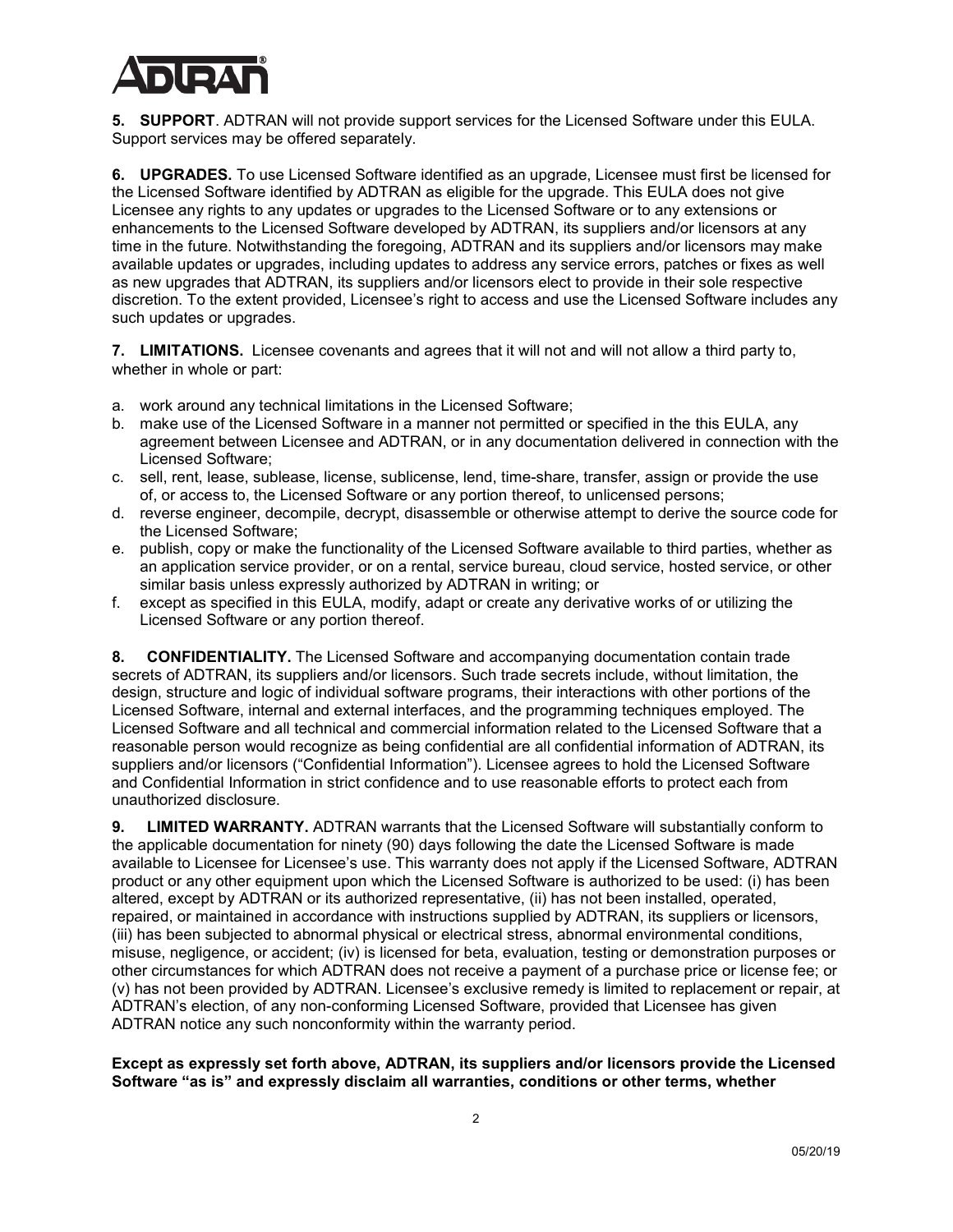

**express, implied or statutory, including without limitation, warranties, conditions or other terms regarding merchantability, fitness for a particular purpose, design, condition, capacity, performance, title, and non-infringement. ADTRAN does not warrant that the Licensed Software will operate uninterrupted or error-free or that all errors will be corrected.** 

**10. LIMITATIONS AND EXCLUSIONS OF LIABILITY. In no event will ADTRAN or its suppliers or licensors be liable for the following, regardless of the theory of liability or whether arising out of the use or inability to use the Licensed Software or otherwise, even if a party been advised of the possibility of such damages: (a) indirect, incidental, exemplary, special or consequential damages; (b) loss or corruption of data or interrupted or loss of business; or (c) loss of revenue, profits, goodwill or anticipated sales or savings. All liability of ADTRAN, its affiliates, officers, directors, employees, agents, suppliers and licensors collectively, to Licensee, whether based in warranty, contract, tort (including negligence), or otherwise, shall not exceed the license fees paid by you to ADTRAN for the Licensed Software that gave rise to the claim. This limitation of liability for Licensed Software is cumulative and not per incident. Nothing in this Agreement limits or excludes any liability that cannot be limited or excluded under applicable law.**

**11. AUTHORIZED USE.** You may permit a third party to use the License Software licensed to you under this EULA if such use is (i) solely on your behalf, (ii) for your internal operations; and (iii) in compliance with this EULA. Licensee agrees to ensure that each of its users, employees, officers, agents, and contractors ("Authorized Users"), who are granted access to the Licensed Software comply with this EULA, including without limitation the terms governing Confidential Information, and a breach of a provision of this EULA by an Authorized User is deemed to be a breach of this EULA by Licensee.

**12. AUDIT.** During the license term for the Licensed Software, you will take reasonable steps to maintain complete and accurate records of your use of the Licensed Software sufficient to verify compliance with this EULA including without limitation use by Authorized Users. For a period of three (3) years after the expiration or termination of this EULA, and no more than once per twelve (12) month period, you will allow ADTRAN and its auditors the right to examine such records and any applicable books, systems (including ADTRAN product(s) or other equipment), and accounts, upon reasonable advanced notice, during your normal business hours. If the audit discloses underpayment of license fees, you will pay such license fees plus the reasonable cost of the audit within thirty (30) days of receipt of written notice.

**13. TERMINATION.** This EULA is effective until terminated or until the expiration of the applicable license or subscription term. Licensee's rights under this EULA will terminate immediately and automatically if Licensee fails to comply with any of the terms and conditions of this EULA or fails to pay any portion of the applicable license fees. Promptly upon termination, Licensee must cease all use of the Licensed Software, destroy all copies of the Licensed Software in Licensee's possession or control, and, upon request of ADTRAN, certify such destruction. ADTRAN's termination of this EULA will not limit any of ADTRAN's other rights or remedies at law or in equity.

**14. NO WAIVER; SEVERABILITY.** No failure to exercise, and no delay in exercising, on the part of either party, any right or any power hereunder shall operate as a waiver thereof, nor shall any single or partial exercise of any right or power hereunder preclude further exercise of any other right hereunder. If any provision of this EULA is held to be void, invalid, unenforceable or illegal, the other provisions shall continue in full force and effect the invalid, unenforceable or illegal provision shall be amended to achieve as closely as possible the effect of the original term. No amendment to or modification of this EULA will be binding unless made in writing and signed by ADTRAN.

**15. INJUNCTIVE RELIEF.** Licensee agrees that a breach of this EULA adversely affecting ADTRAN's proprietary rights in the Licensed Software may cause irreparable injury to ADTRAN for which monetary damages would not be an adequate remedy and ADTRAN shall be entitled to seek equitable relief in addition to any remedies it may have hereunder or at law.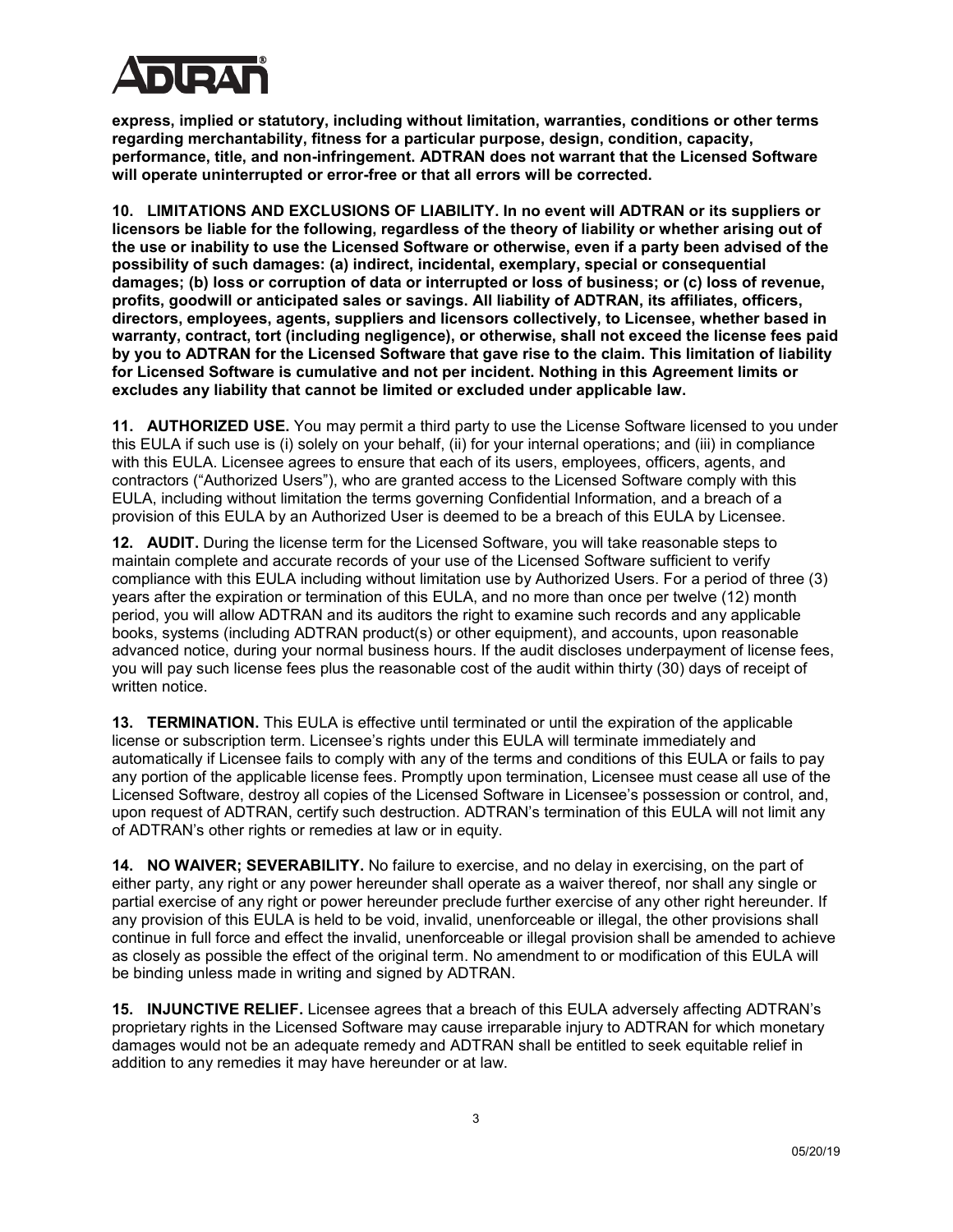

**16. EXPORT RESTRICTIONS.** Licensee acknowledges that the Licensed Software is subject to U.S. export jurisdiction. Licensee agree to comply with all applicable international and national laws that apply to the Licensed Software, including the U.S. Export Administration Regulations, as well as end-user, enduse, and destination restrictions issued by U.S. and other governments.

**17. CONSENT TO USE OF DATA.** Licensee agrees that ADTRAN, its suppliers and/or licensors may collect and use technical information gathered during any trial period or as part of the product support services provided to Licensee, if any, related to the Licensed Software ("Licensee Data"). ADTRAN, its suppliers and/or licensors may use this information to improve their respective products or to provide customized services or technologies to Licensee and will not disclose this information in a form that personally identifies Licensee. Further, ADTRAN, its suppliers and/or licensors may anonymize and aggregate Licensee Data (e.g., remove specific names and other individually identifying information ) and use such anonymized information for any purpose. The parties agree that the aggregate and anonymized information is no longer deemed Licensee Data and is also not Confidential Information.

**18. BACKUP.** ADTRAN and/or its suppliers and/or licensors will perform incremental system backups and full backups from time to time at the discretion of ADTRAN, its suppliers and/or licensors. ADTRAN and/or its suppliers and/or licensors will maintain in a safe and secure location, a copy of at least one (1) full backup until after then next full back up is performed. Backup will be maintained on a rolling basis, and neither ADTRAN nor its suppliers or licensors will be responsible for archiving more than the most recent backup. ADTRAN and/or its suppliers and/or licensors will use commercially reasonable efforts to maintain data integrity in any back up, but neither ADTRAN nor its suppliers or licensors is responsible for loss of data or data integrity so long as ADTRAN and/or its suppliers and/or licensors has used such efforts. These services do not replace the need for Licensee to maintain regular data backups or redundant data archives.

**19. SECURITY.** ADTRAN and/or its suppliers and/or licensors will implement and maintain reasonable administrative, physical and technical measures to protect the security of the ADTRAN product or any other equipment upon which the Licensed Software is authorized to be used against unauthorized or unlawful loss, disclosure, removal or access; however, neither ADTRAN nor its suppliers or licensors warrants that any products or any Licensee Data will be completely secure from interference or disruption by factors outside of its control, including viruses, hacker attacks, disruptions to the Internet, issue with third party service providers, issues created by Licensee's systems or the Licensee Data, or force majeure event.

**20. SURVIVAL**. The provisions of this Section 20 and Section 1, 7, 8, the warranty limitation in 9, and Sections 10, 12, 13, 14, 15, 16, 17, 21 and 22 shall survive termination or expiration of this EULA, for any reason.

**21. GOVERNING LAW.** This EULA is governed by the State of Alabama without regard to its choice of law provisions. The parties agree that any litigation or arbitration commences as a result or of related to this EULA shall be brought only in Madison County, Alabama. The parties agree that the United Nations Convention on Contracts for the International Sale of Goods is specifically excluded from and shall not apply to this EULA.

**22. U.S. GOVERNMENT RESTRICTED RIGHTS**. The Licensed Software and accompanying documentation are "commercial items," as defined at Federal Acquisition Regulation ("FAR") (48 C.F.R.) 2.101, consisting of "commercial computer software" and "commercial computer software documentation" as such terms are used in FAR 12.212. Consistent with FAR 12.211 (Technical Data) and FAR 12.212 (Computer Software) and Defense Federal Acquisition Regulation Supplement ("DFAR") 227.7202-1 through 227.7202-4, and notwithstanding any other FAR or other contractual clause to the contrary in any agreement into which this EULA may be incorporated, Government end users will acquire the Licensed Software and accompanying documentation with only those rights set forth in this EULA. Any license provisions that are inconsistent with federal procurement regulations are not enforceable against the U.S. Government.